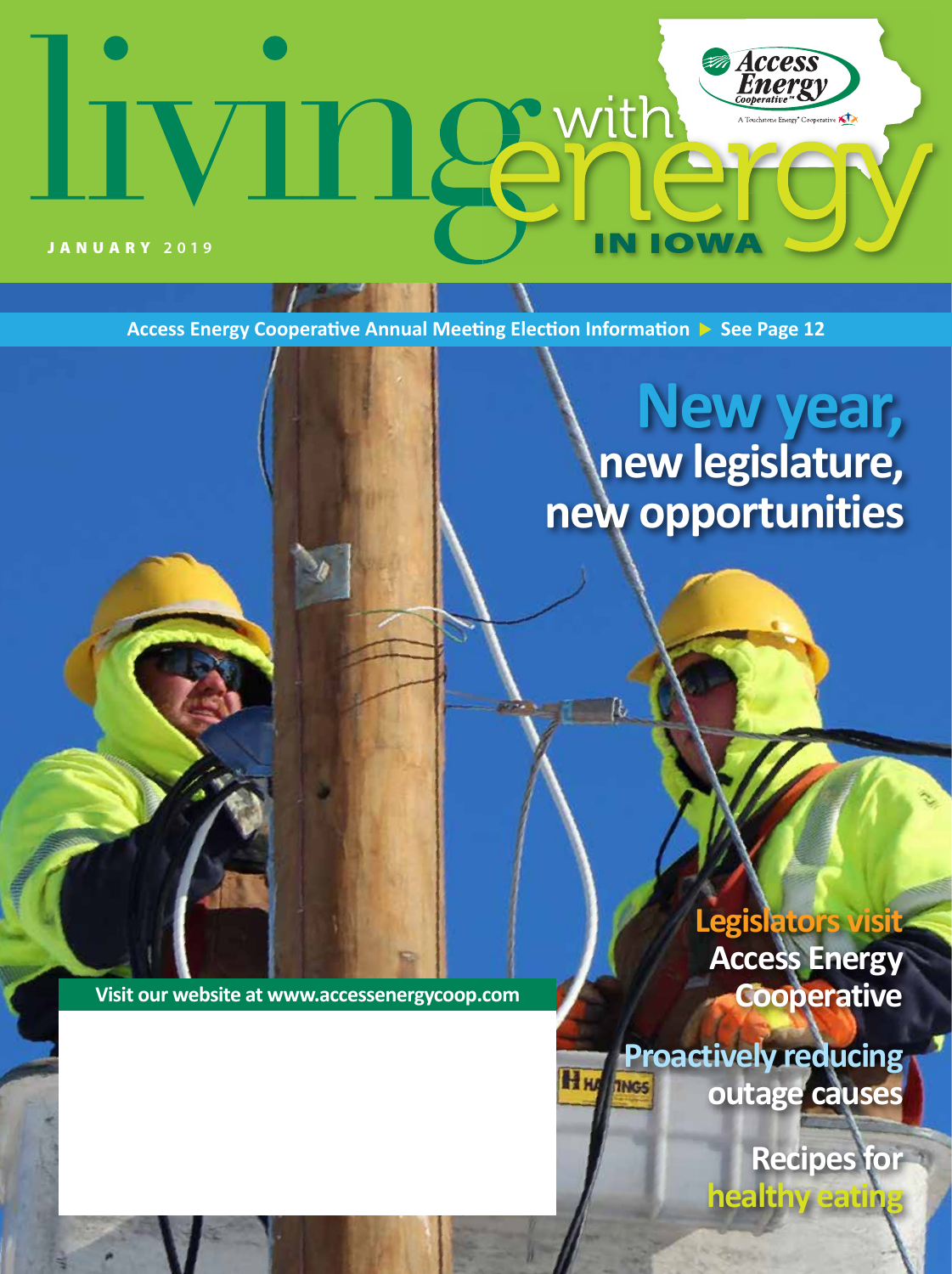### **ACCESS ENERGY COOPERATIVE NEWS**



| Jan. 15        | <b>Welcome Back Reception</b><br>for Legislators $-$<br><b>State Capitol</b> |
|----------------|------------------------------------------------------------------------------|
| <b>Feb. 19</b> | <b>Access Energy</b><br><b>Cooperative State</b><br><b>Capitol Visit</b>     |
| <b>Feb. 25</b> | <b>Youth Tour</b><br><b>Applications Due</b>                                 |
| March 5        | <b>Youth Tour Interviews</b>                                                 |
| March 15       | <b>Scholarship Deadline</b>                                                  |
| March 20       | <b>REC Day on the Hill</b>                                                   |
| March 31       | <b>Photo Contest Deadline</b>                                                |

Even when our office is closed, you can call us at 866-242-4232, 24 hours a day, seven days a week – or use our SmartHub App – for answers to billing and account questions, paying your bill and service interruptions.



*Access Energy Cooperative is dedicated to exceeding members' expectations for safe, reliable and efficient service, while being a good citizen in our communities.*

**Office:** Access Energy Cooperative 1800 W. Washington St., P.O. Box 440 Mount Pleasant, Iowa 52641 **Phone:** 319-385-1577 or 866-242-4232 **Fax:** 319-385-6873

**Call Before You Dig (Iowa One Call):** 8-1-1 **Website:** www.accessenergycoop.com **Facebook:** facebook.com/AccessEnergyCoop **Twitter:** twitter.com/AccessEnergyC **E-mail:** contactus@accessenergycoop.com **Office Hours:** Monday-Thursday, 7 a.m.-4:30 p.m. Friday, 7 a.m.-3:30 p.m. Call our office 24/7: 319-385-1577.

Payments can be placed in dropbox under flag pole. Visa and MasterCard accepted.

**General Manager/CEO:** Kevin Wheeler **Editor:** Kimberly Davis **Assistant Editor:** Cherity Wibben **Officers and Directors:** District 1 **Dragidant** 

| David Hollingsworth | ріміст і   | r resident     |
|---------------------|------------|----------------|
| Marvin Newton       | District 3 | Vice President |
| Robert P. Smith     | District 2 | Secretary      |
| Fred Hickenbottom   | District 1 | Treasurer      |
| Marvin Larson       | District 1 | Director       |
| Jerry Barker        | District 2 | Director       |
| Larry White         | District 2 | Director       |
| Robert Chesnut III  | District 3 | Director       |
| Marvin Holtkamp     | District 3 | Director       |
|                     |            |                |

This institution is an equal opportunity provider.

### **LOCAL PERSPECTIVE**

## **Get to know your co-op network The power behind your power**

### **BY KEVIN WHEELER**

Every day, Access Energy Cooperative is hard at work to make sure all our members have the

electric power they need at the best possible price. And behind the scenes, we are working with a network of cooperatives to make that happen.

Access Energy Cooperative purchases power from Northeast Missouri Electric Power Cooperative (Northeast Power). Northeast Power purchases power from Associated Electric Cooperative, Inc., which generates the power. We helped to create this second-tier co-op so that we have more control over power supply and pricing, which benefits our members.

It also takes a lot of money to run an electric co-op, so when we need to borrow capital, we turn to either the National Rural Utilities Cooperative Finance Corporation (CFC) or CoBank. These organizations are also cooperatives. We use National Information Solutions Cooperative to ensure we can apply the latest technology, help lower your energy costs, and send timely, accurate bills to you.

No business can operate without several different types of insurance, such as general liability, auto and



workmen's compensation. We are members of Federated Rural Electric Insurance Exchange. This allows us to maintain reliable coverage at an affordable price.

We partner with other coops to create Rural Electric Supply Cooperative, giving us the power to have quick

access to the materials we need at the best price.

Access Energy Cooperative is a member of Touchstone Energy, a nationwide alliance of 750 local, consumer-owned electric cooperatives. Our participation allows us access to a wealth of informational materials.

Access Energy Cooperative is also part of the Cooperative Response Center, which allows us to answer your calls 24 hours a day, 365 days a year.

Being connected to this cooperative network ensures your needs are met in the most efficient and cooperative way possible. *≢* 

Kevin Wheeler is the general manger/CEO of Access Energy Cooperative

### **SERVICE AWARDS**

## **Congratulations to employees**

Congratulations to our employees who received service awards:

- **Jay Prichard (10 years)**
- Sheryl Dorn (20 years)

Steve Hyde (30 years) Thank you for your dedication and service to the members of Access Energy Cooperative. **Jay Prichard Sheryl Dorn Steve Hyde**



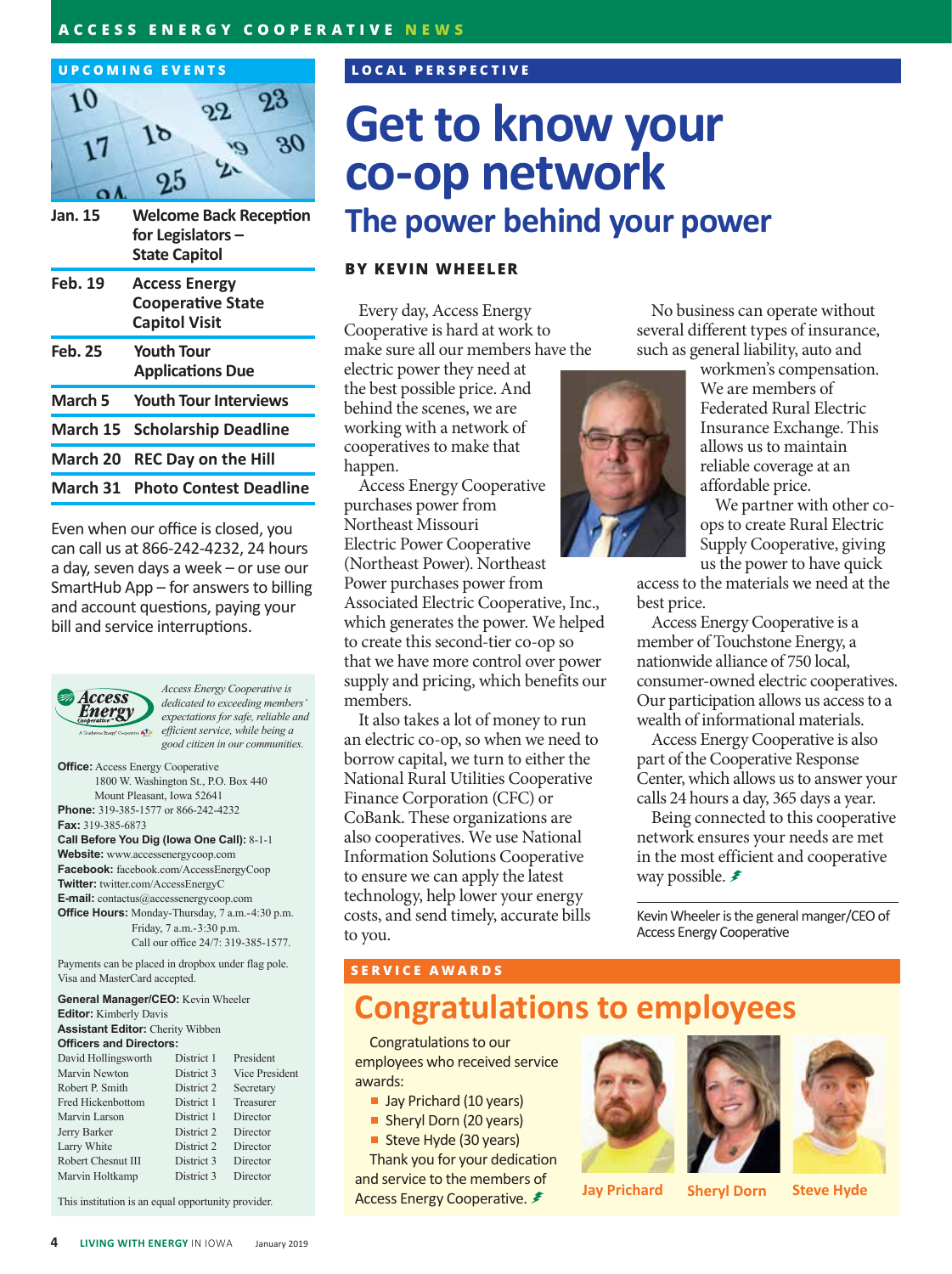

**Access Energy Cooperative line workers work on dangerous equipment to keep your power on. The last thing they need to worry about is being hit by an oncoming vehicle. If you see them working on the side of the road, move over to the other lane and slow down. Their families thank you!**

### **LEGISLATIVE MEETING**

# **Thank you, legislators!**



**Access Energy Cooperative board members visit with Rep.-Elect Jeff Shipley, Rep. David Kerr, Rep-Elect Joe Mitchell, Sen. Rich Taylor and Curt Meeks (not pictured; filling in for Sen.-Elect Mariannette-Miller Meeks).**

Access Energy Cooperative's board and staff would like to thank the legislators and legislators-elect who attended our annual fall legislative meeting. This meeting is an excellent opportunity to discuss the upcoming session and issues of concerns to the members of Access Energy

Cooperative and the energy industry.

Thank you to, Rep.-Elect Jeff Shipley, Rep. David Kerr, Rep.- Elect Joe Mitchell, Sen. Rich Taylor and Curt Meeks (for Sen.-Elect Mariannette-Miller Meeks) for visiting with us about the legislative upcoming session.  $\ddot{\mathscr{F}}$ 

### **EDITOR'S CHOICE CONTEST**

## **Win a Sous Vide Cooker with Wi-Fi!**

This smart sous vide precision cooker makes it easier than ever for home cooks to prepare



a perfect meal. For details, visit www.williams-sonoma.com and enter 6561828 in the search bar. The retail value is \$200.

### **Visit our website and win!**

Enter this month's contest for a Sous Vide Cooker by visiting the *Living with Energy in Iowa* website at www.livingwithenergyiniowa.com no later than Jan. 31, 2019. You must be a member of one of Iowa's electric cooperatives to win. There's no obligation associated with entering, we don't share entrant information with anyone and multiple entries from the same account will be disqualified.  $\blacktriangleright$ 

### **NEW EMPLOYEE Director of Engineering hired**

Access Energy **Cooperative** welcomes our new Director of Engineering Tyler Thein. Tyler graduated from Iowa State University with a bachelor's



degree in electrical engineering. He is a licensed professional engineer in Iowa and Indiana, with 10 years' experience in the electric distribution utility industry.

Tyler comes to us from Muscatine, where he grew up. He is married with two sons (ages 2 and 4 months). In his free time, Tyler enjoys family adventures, home renovating, golfing and cheering on his alma mater!

**Welcome, Tyler!**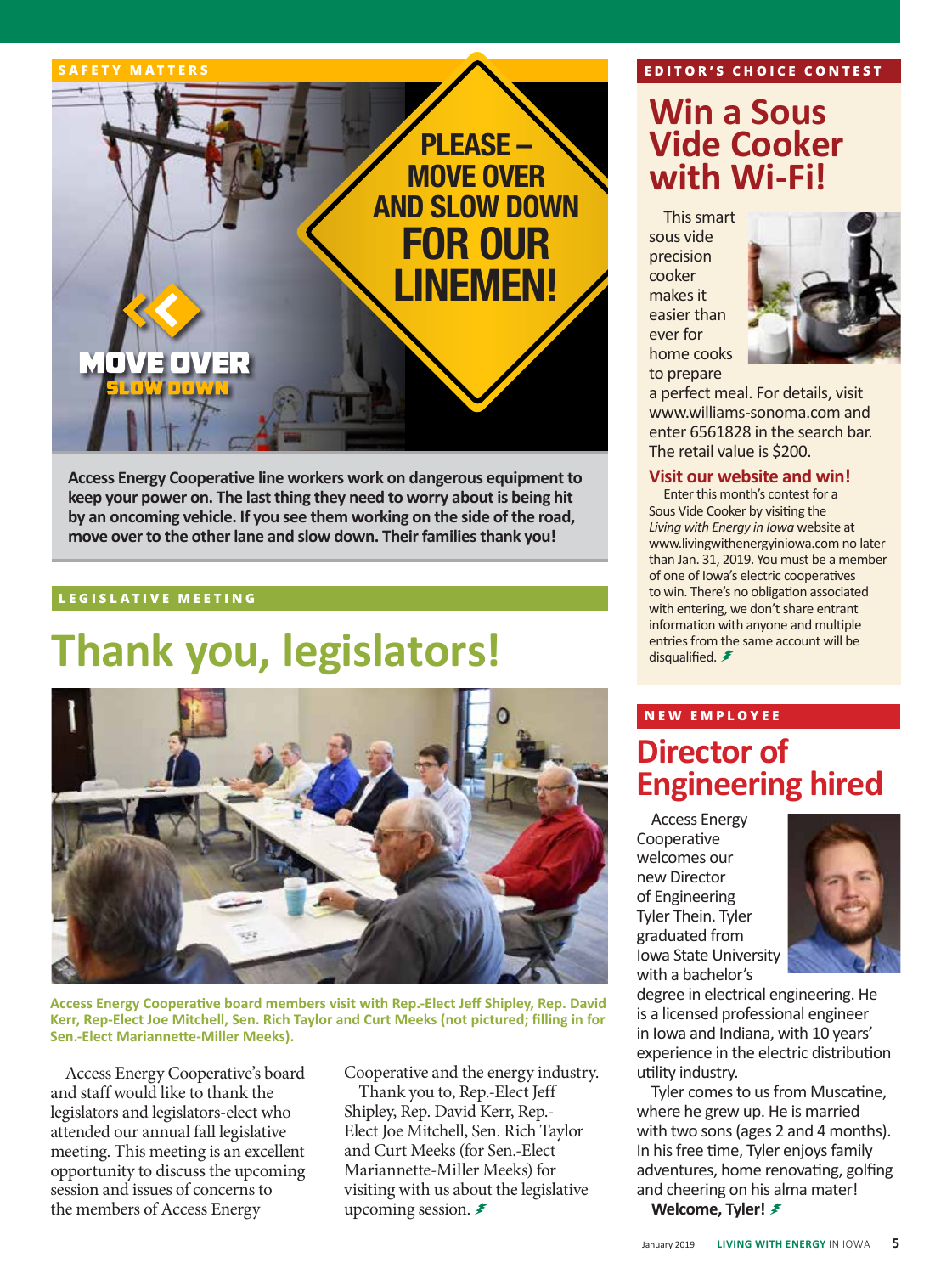### **LEGAL TOPIC**

## **Statement of Nondiscrimination**

In accordancewith Federal civil rights law and U.S. Department of Agriculture (USDA) civil rights regulations and policies, the USDA, its Agencies, offices, and employees, and institutions participating in or administering USDA programs are prohibited from discriminating based on race, color, national origin, religion, sex, gender identity (including gender expression), sexual orientation, disability, age, marital status, family/ parental status, income derived from a public assistance program, political beliefs, or reprisal or retaliation for prior civil rights activity, in any program or activity conducted or funded by USDA (not all bases apply to all programs). Remedies and complaint filing deadlines vary by program or incident.

Persons with disabilities who require alternative means of communication for program information (e.g., Braille, large print, audiotape , American Sign Language, etc.) should contact the responsible

### **YOUR ACCOUNT**

### **Account information updates**

Thank you to all members who participated in the account information update that was sent out in your November bill. Keeping your account information up-todate could mean faster service restoration in the event of an outage.

It is never too late to update your information. If you have a change in your phone number, email or mailing address, or any other information on your account, please let us know right away. We use this information for billing, communications and outage restoration.

Thank you for keeping your account information up-to-date! *≸*  Agency or USDA's TARGET Center at 202-720-2600 (voice and TTY) or contact USDA through the Federal Relay Service at 800-877-8339. Additionally, program information may be made available in languages other than English.

To file a program discrimination complaint, complete the USDA Program Discrimination Complaint Form, AD-3027, found online at http://www.ascr.usda.gov/complaint\_ filing\_cust.html and at any USDA office or write a letter addressed to USDA and provide in the letter all of the information requested in the form.

### **ANNUAL MEETING**

To request a copy of the complaint form, call 866-632-9992. Submit your completed form or letter to USDA by:

### (1) mail:

- U.S. Department of Agriculture Office of the Assistant Secretary for Civil Rights 1400 Independence Avenue, SW Washington, D.C. 20250-9410;
- (2) fax: 202-690-7442; or
- (3) email: *program.intake@usda.gov*

Access Energy Cooperative is an equal opportunity provider, employer, and lender. *₹* 



### **HOW YOUR CO-OP WORKS**

# **Who is up for election?**

Your Board of Directors is elected by and from the membership of Access Energy Cooperative. Three seats are up for election, one in each of the three districts. Each board member is elected to a term of three years. Terms that will expire with the 2019 annual meeting to be

held Tuesday, Aug. 6, are:

cooperative.

**District 1** — Fred Hickenbottom **District 2** — Robert P. Smith ■ **District 3** — Marvin Newton In order to serve on the Access Energy Cooperative Board of Directors you must be a member of the cooperative and a bona fide resident of a premise served by the



**Fred Hickenbottom**



**Smith**

**Marvin Newton**

The board will be appointing a Nominating Committee who will select candidates to run for the expiring terms. Anyone interested in running for a seat on the board may contact a member of the Nominating Committee, which will be posted in our office, on our website at www. accessenergycoop.com — and in these pages — or you can call our office at 866-242-4232.